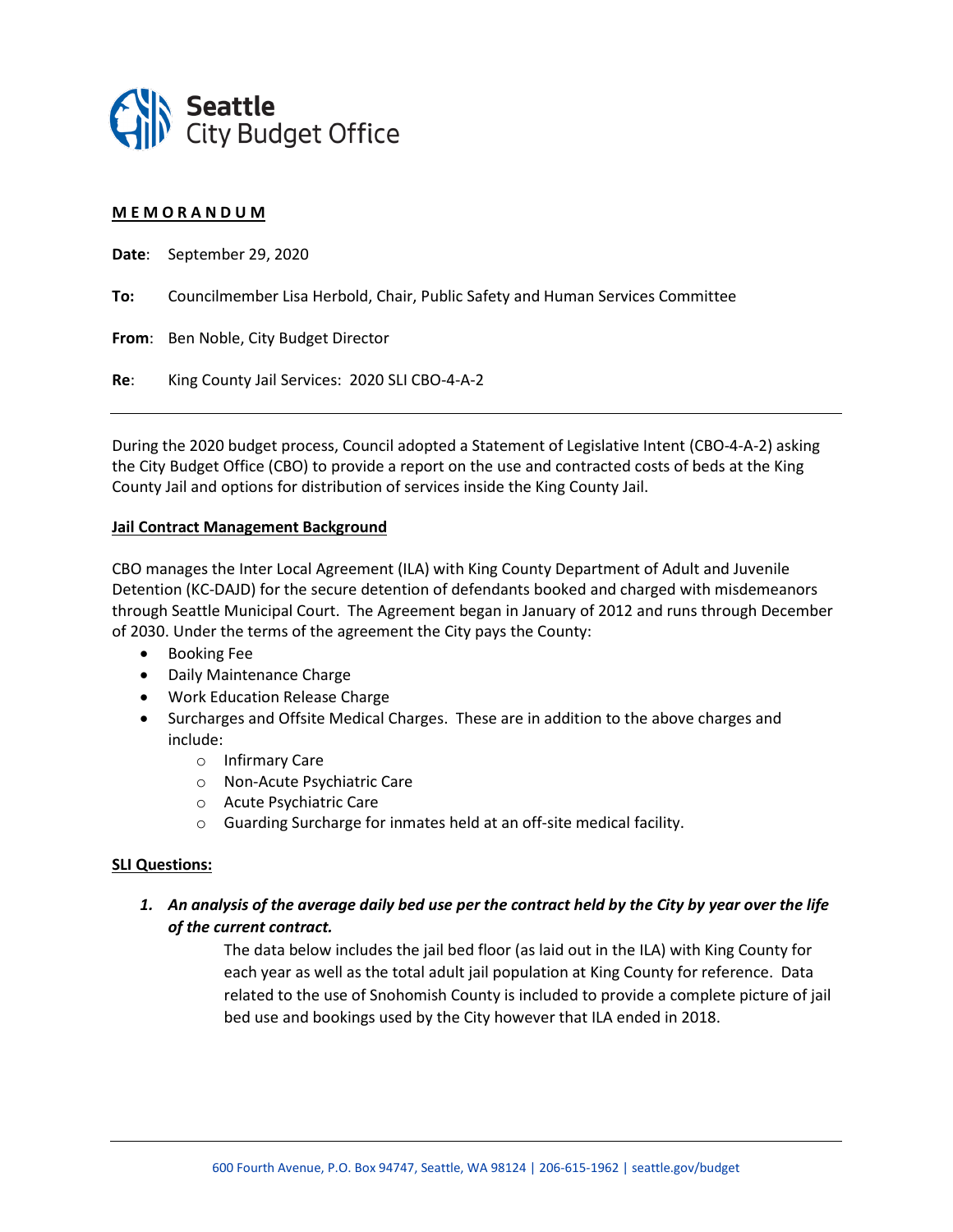| Year    | <b>Seattle ADP</b> | <b>Seattle Bed</b><br><b>Floor</b> | <b>KC Total</b><br><b>Adult ADP</b> | Snohomish<br>Co ADP | <b>TOTAL</b><br><b>Seattle ADP</b> | <b>TOTAL</b><br><b>Bookings</b> | Ave Length<br>of Stay<br>(Days) |
|---------|--------------------|------------------------------------|-------------------------------------|---------------------|------------------------------------|---------------------------------|---------------------------------|
| 2012    | 188                | 175                                | 1970                                | 61                  | 249                                | 7633                            | 12                              |
| 2013    | 189                | 177                                | 1983                                | 59                  | 248                                | 7552                            | 12                              |
| 2014    | 264                | 178                                | 2100                                | 10                  | 274                                | 6789                            | 14                              |
| 2015    | 272                | 179                                | 2048                                | $\Omega$            | 272                                | 7386                            | 13                              |
| 2016    | 214                | 181                                | 2023                                | 44                  | 258                                | 8326                            | 11                              |
| 2017    | 210                | 215                                | 2186                                | 17                  | 227                                | 8189                            | 10                              |
| 2018    | 174                | 215                                | 2107                                | 6                   | 180                                | 7562                            | 9                               |
| 2019    | 180                | 200                                | 2159                                | $\Omega$            | 180                                | 7225                            | 9                               |
| $2020*$ | 98                 | 187                                | 1705                                | $\Omega$            | 98                                 | 2772                            | 8.6                             |

# **Seattle Adult Detention Average Daily Population (ADP), Bookings and Average Length of Stay**

\*2020 Data through August

## *2. The 2019 and 2020 cost per bed/per night per the contract.*

The rates in the table below are laid out in the ILA and are inflated every year to keep up with costs.

## **King County Adult Detention Bed Rates**

|                                                        | 2019 | 2020                               | 2021 |
|--------------------------------------------------------|------|------------------------------------|------|
| Daily Maintenance \$192.03 \$197.44 \$204.72           |      |                                    |      |
| Work Release \$145.78 \$149.85 \$155.70                |      |                                    |      |
| Acute Psych Surcharge \$240.11 \$247.07 \$254.48       |      |                                    |      |
| Pysch Surcharge \$ 88.90 \$ 92.81 \$ 96.99             |      |                                    |      |
| Infirmary Surchage \$289.97 \$302.73 \$316.35          |      |                                    |      |
|                                                        |      | Booking \$ 89.23 \$ 91.82 \$ 94.57 |      |
| 1:1 Guarding Hrly Surcharge \$ 68.82 \$ 70.82 \$ 72.94 |      |                                    |      |

*Note: A'surcharge' is in addition to the Daily Maintenance rate. Pysch is added when an inmate is held in Acute Psych and both surcharges are in addition to Daily Maintenance* 

*3. Options for flexibility in the distribution of services inside the King County Jail given the City's, and County's recent commitment to capital improvements in the Jail for the purpose of enhanced shelter services to provide comprehensive services to community members that are the hardest to serve.*

Subsequent to the passage of this SLI in November of 2019 Seattle and King County have experienced profound changes. The COVID-19 pandemic, the murder of George Floyd, and Seattle Municipal Court's release of the Vera Institute report identifying changes in probation practices are resulting in demands for criminal justice reform in arrests, prosecution, sentencing and incarceration.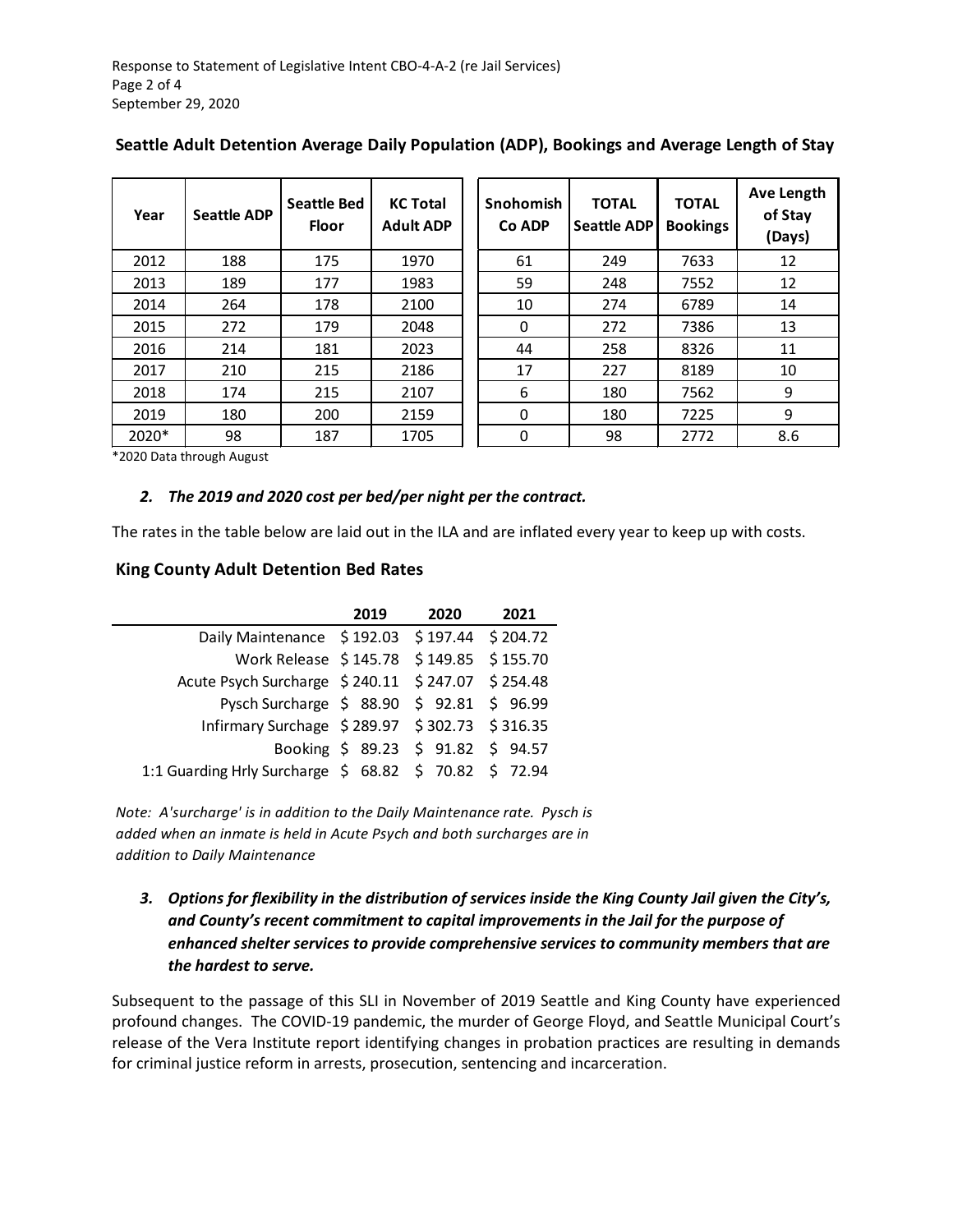Response to Statement of Legislative Intent CBO-4-A-2 (re Jail Services) Page 3 of 4 September 29, 2020

- COVID-19 cases were identified in King County in early February. In mid-March, King County began significant efforts to reduce the risk of a COVID-19 outbreak among the inmate population by reducing the number of inmates housed in its detention facilities. Recognizing Seattle's cooperation in these efforts, King County waived the contractual bed floor average daily population (ADP) of 187 beds from March  $1<sup>st</sup>$  through June 30<sup>th</sup> and agreed to charging only for beds used during this time. The Seattle ADP has fallen dramatically from 181 ADP in February to 50 ADP in June. The waiver was later extended through December 31st. King County was able to reduce its adult jail ADP from approximately 1900 prior to the coronavirus pandemic to about 1300 today. This reduction allowed the Department of Adult and Juvenile Detention to implement social distancing within the County's two jails, protect vulnerable inmates, and isolate those showing symptoms or confirmed to be infected. King County continues to monitor the situation and is interested in considering options for managing jail population going forward through the County's biennial budget process. Savings from this waiver will help ease the significant revenue loss the City faces in 2020.
- On May 25<sup>th</sup>, George Floyd was killed during a violent arrest where a police officer knelt on his neck for nearly eight minutes. Mr. Floyd's death sparked an outpouring of protesting across the county. Communities in Seattle and King County are calling for reforms including defunding the police, ending systemic racism, and decriminalizing low level crimes. Investments of those funds would be directed to community-led health and safety programs.
- In 2019, SMC sought an evaluation of its Probation Services by the Vera Institute of Justice, an independent nonprofit research and policy organization that works to build and improve justice systems that ensure fairness, promote safety, and strengthen communities. SMC sought this evaluation to identify ways to most effectively serve clients and achieve equitable outcomes in Probation Services, and it has developed an action plan to implement the report's recommendations over the coming months and years. Many cases that come to the court are not diversion-eligible, and SMC judges rely on probation as a rehabilitative alternative to jail. In response to preliminary findings from the Vera report, SMC judges adopted new sentencing guidelines in early 2020 with the goal of reducing judicial referrals to probation for lower-risk individuals and reserving probation for high-risk cases.

These three issues have provided a catalyst to move Seattle and King County to review the current jail contract and how the jail population is managed. There is the potential to chart a shared path forward to reduce the use of incarceration where community-based, health-promoting approaches would be better for our City, our residents, and our budget.

Further, King County Executive Dow Constantine has announced plans to convert the remaining detention units at the county's juvenile jail to "other uses" by no later than 2025. Concurrently, the King County Department of Adult and Juvenile Detention announced a "phased closing" of the downtown Seattle correctional facility after the pandemic ends. In both cases, Executive Constantine noted how the confluence of the COVID-19 pandemic and our community's call to reimagine the role of our criminal legal system prove that we can do more than what we thought possible while calling us to seek even bolder change.

These opportunities will require important changes to the relationship between the City and County regarding the use of the County's facilities. Consistent with that perspective, the County Executive's